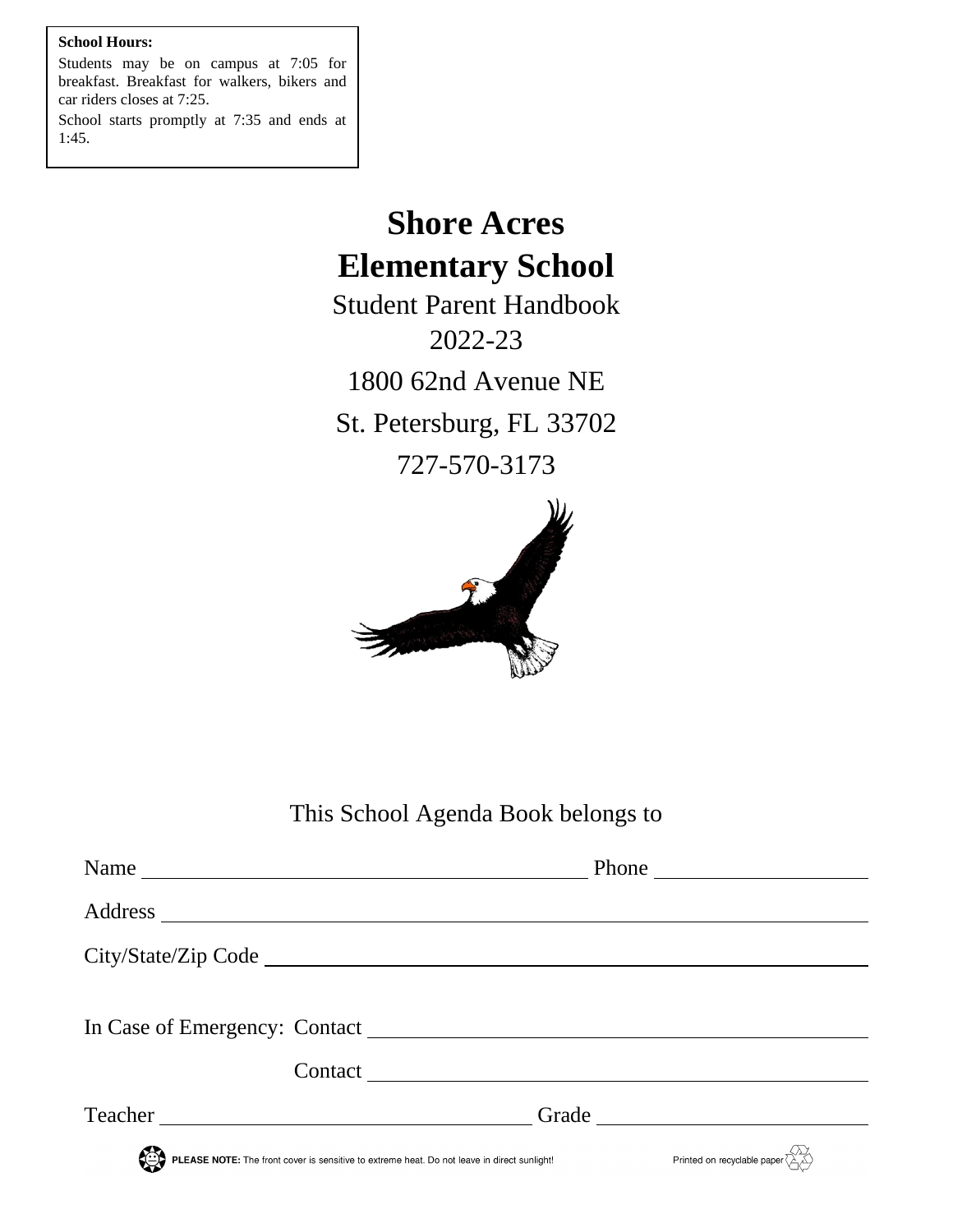#### **Dear Shore Acres Families,**

**Welcome back to another exciting year at Shore Acres Elementary. We look forward to a year filled with learning, laughter and growth. Our staff has come together to plan for the new school year and promise to create a learning atmosphere where the needs of all our students are met with positive experiences and challenges leading to a bright future.** 

**Shore Acres Elementary offers many opportunities for families to join as a community to celebrate academic successes. We offer opportunities to volunteer, chaperone, participate in family events, and become active participants in our Parent Teacher Association (PTA) and School Advisory Council (SAC).** 

**This student/parent handbook and daily planner serves as an important communication tool by outlining important district policies and our school calendar. Please review this handbook daily. Feel free to write notes to your child's teacher in this planner.**

**Through constant communication, we will keep you informed on important school events. You will receive information through our newsletters, flyers, and phone messages via School Messenger.**

**Should you have any questions or concerns, please contact the front office at 570-3173.**

**Shore Acres Eagles Soar!**

#### **The Faculty and Staff of Shore Acres Elementary**

# **ABSENCES & TARDIES**

Students are to bring a note the day following an absence. This note should indicate the reason for the absence and be signed by a parent/guardian. Parents may also call the school or log on to our website to report an absence. If a student is absent more than three consecutive days, parents are asked to call the school in addition to sending in a note.

**Students are expected to arrive to school on time. Students may enter the campus at 7:05 to eat breakfast or wait to be let in the classroom at 7:25. The tardy bell will ring at 7:35 AM.** Students are tardy if they are not in their classrooms at 7:35 am. and must first report to the office for a tardy slip**.** Students who are not picked up within 30 minutes at the end of the school day or on time from an after-school club will be considered tardy. A tardy will be excused if it is accompanied by a doctor's note at the time of the tardy. A letter from the Principal will be sent after four unexcused tardies in any given grading period**.** Gated entrances to the school are locked at **7:35 AM,** when instruction begins promptly.

The following are the codes used in Focus for absences:

## **Excused Absence Categories**

**ACE** Activity (non-instructional) recognized by state or school (Excused)The student is out of school and involved in a non-instructional activity recognized by the school or state. Examples include such civic activities as involvement with the National Guard, service as a legislative page, jury duty, or participation on an election board. Note that "recognized activities" are not necessarily considered "excused" absences.

#### **EME** Emergency in family, or bereavement (Excused)

The student is out of school for unexpected family reasons. Examples include lack of childcare for a parenting student, care for a sick relative, and bereavement for a family member.

# **LEG** Legal or judicial requirement (Excused)

The student is out of school due to a legal obligation to attend judicial proceedings, required appointments, or trial or hearing dates. Or the student is serving time in jail or is in the custody of the court and is not receiving instruction.

**REL** Religious observation (Excused)The student is out of school observing a religious holiday or participating in religious instruction.

**MDE** Medical illness, injury, health treatment, or examination (Excused) The student is out of school because of personal physical or mental illness or injury, including health-related appointments.

#### **Unexcused Absence Categories**

**DIS** Disciplinary action, not receiving instruction (Unexcused) The student has been removed from his or her regular instructional setting for disciplinary reasons and is not receiving instruction. This may include either in-school or out-of-school suspension if instructional services are not provided. It does not include expulsion since expelled students are not enrolled in school.

#### **EMP** Employment (Unexcused)

The student is out of school for employment purposes. This does not include work-study or school-related employment.

#### **FAM** Family activity (Unexcused)

The student is out of school because of a family vacation or other activity. This also includes family time related to a parent being deployed to, or returning from, military duty.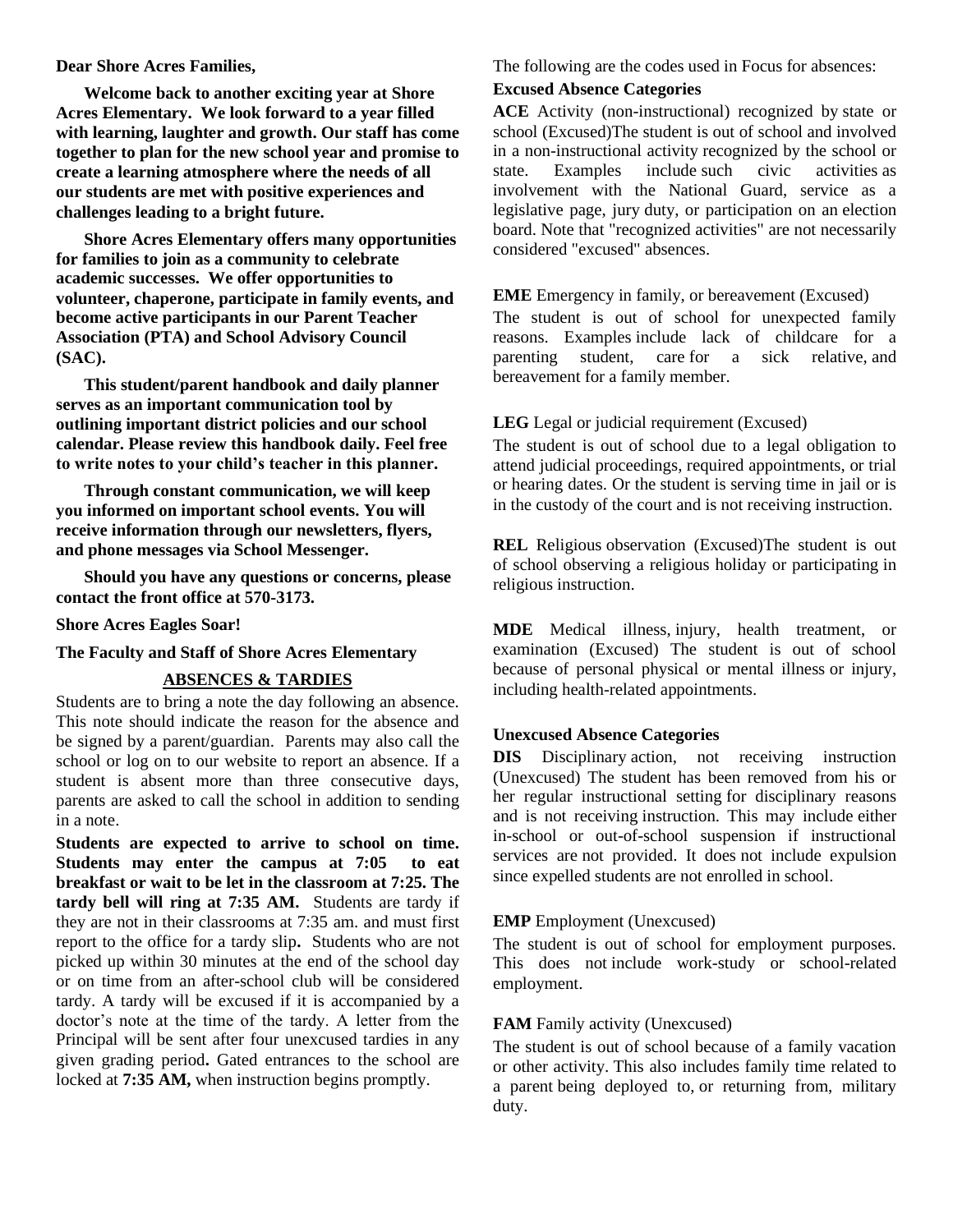# **SKP** Student is skipping school (Unexcused)

The student is willfully not attending school without parent or school approval.

# **TRA** Transportation issue (Unexcused)

The student is not in school because transportation is not available. For example, roads have been closed due to flooding.

**MDU** Medical illness, injury, health treatment, or examination (Unexcused)

The student is not present for medical reasons not excused, for absence due to head lice greater than 3 days, or for non-compliance with immunization requirements.

# **PND** Situation pending (Unexcused)

The student is not present and the reason for the absence is not known. This code should be used only temporarily until the absence is assigned to another code.

At Shore Acres our **Child Study Team** meets twice a month to review absences and tardies. We will often work with students and families to ensure students aren't missing school. They will also refer families to the **Truancy Intervention Program** through the State Attorney's Office. Students who have at least five absences or tardies without a legitimate reason may be referred. The State Attorney's Office reviews the cases and determines which cases will be included in the Truancy Intervention Program.

School Attendance is very important. Please encourage your child to attend each day. Together we will help our children understand that their education is very important.

# **ACADEMIC AWARDS**

Procedures have been established by the School Board of Pinellas County to recognize those students who have achieved academic success. Students will be recognized as an Honor Roll or Principal's List student if they meet the following criteria.

**Honor Roll:** Students in grades 3-5 who receive no grade lower than a "B" in the academic subjects, who are performing at or above grade level and who achieve no negative grades for conduct, work habits and effort, physical education, art and music, shall have their names entered on the Honor Roll.

**Principal's List**: Students in grades 3-5 who receive all "A's" in the academic subjects, who are performing at or above grade level and who achieve no negative grades for conduct, work habits and effort, physical education, art and music shall have their names entered on the Principal's List.

# **ARRIVAL/DISMISSAL**

**No student should arrive before 7:05 a.m**. The building is not open, and supervision is not available. Upon arrival students are to go to the cafeteria or their designated area.

- a. WALKERS Walk on sidewalks. Cross only with the crossing guard. Parents and children should agree on which route to take going to and from school.
- b. BICYCLE RIDERS Follow all safety rules. Park bicycle in the designated bicycle area. Cross only at crosswalks with crossing guards. Always walk your bike on school grounds and wear a helmet.
- c. BUS STUDENTS Load and unload at the bus circle. In the mornings, students who eat breakfast at school will report immediately to the cafeteria.
- d. CAR RIDERS Parents, please unload and pick up quickly in the school car circle, located in the front of the school.

Students are expected to leave school campus immediately upon dismissal. Students are to be picked up at the dismissal time.



#### **BUS**

The bus driver is in charge of the students on the bus. Students must obey the driver.

We ask that parents/guardians:

- a. Be responsible for seeing that their children are at the bus stop approximately ten (10) minutes before the scheduled time.
- b. Be responsible for providing necessary protection for their children going to and from bus stops where adequate shelter is not provided.
- c. Accept joint responsibility with school authorities for the proper conduct of their children at bus stops.
- d. Cooperate with school authorities in all matters affecting the health and safety of their children who ride school buses.

Also, no one is permitted to cross the bus circle during arrival and dismissal times.

# **CARE OF SCHOOL PROPERTY**

We are very proud of our school and equipment. Please encourage your child to take care of school property. The cooperation of parents and school staff members is needed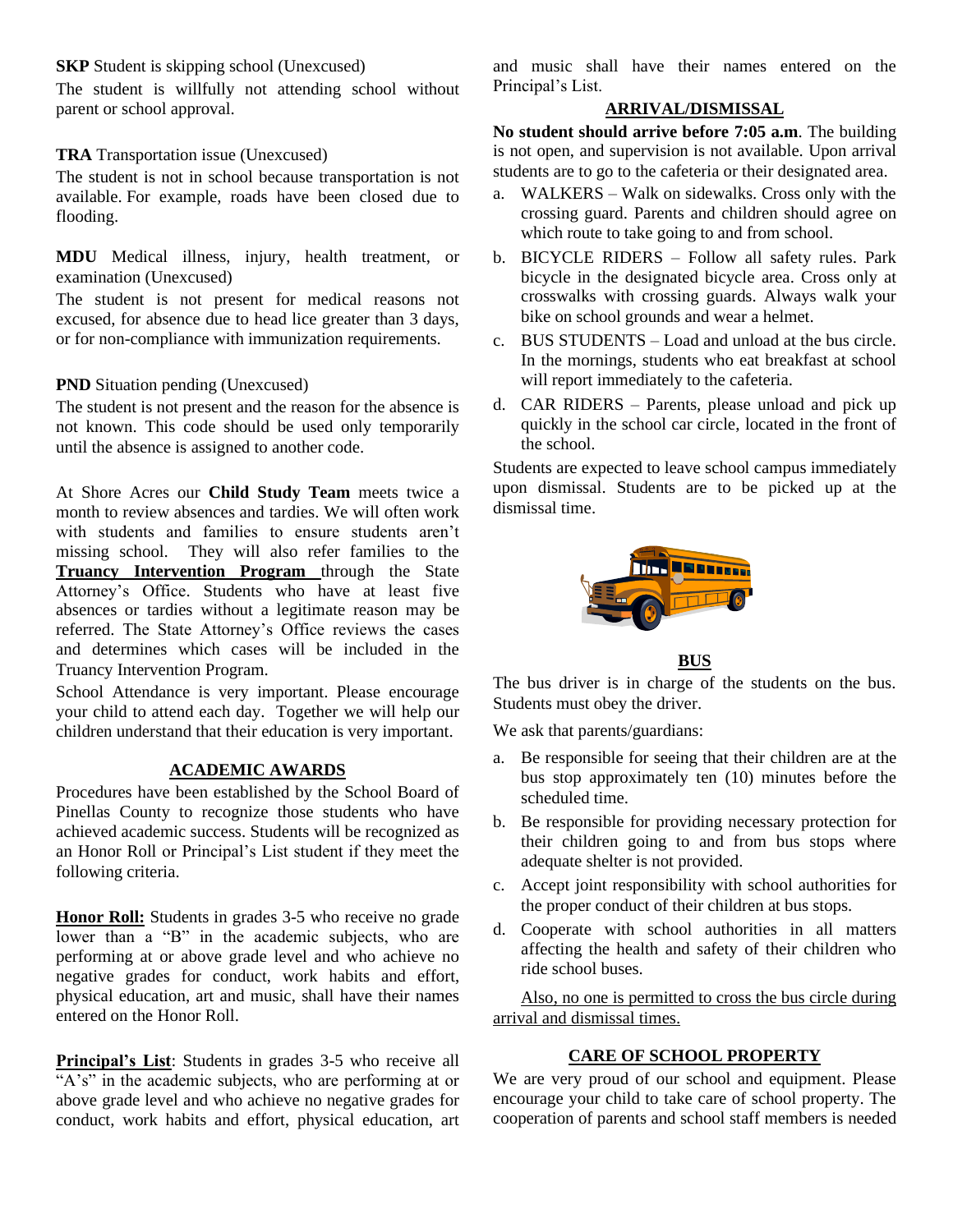to help students learn to respect materials, furnishings, equipment, and grounds.

# **CHANGE OF ADDRESS**

It is necessary that the school office have the current address and phone number of students at all times. This information is especially important in cases of illness and emergencies. The school should be notified immediately when a student has changed an address, phone number, or emergency number.

# **CHILD CARE**

The R'Club provides before and after school care daily from 6:30-7:25 a.m. and from 1:45- 6:00 p.m. in our school cafeteria. Developmental and enrichment activities are a part of the program as well as an afternoon snack. If you are interested in having your child(ren) participate, you can call the school for additional information. The R'Club's phone number is 522-2135.

# **CLINIC**

A school clinic is maintained in the office area for temporary placement of children who become sick at school. If the child is ill, we will contact the parent/guardian to come for him/her. Therefore, it is vitally important that we have information regarding names and numbers of who to contact in an emergency. Please do not send seriously ill students to school.

# **The following guidelines must be followed if your child needs to take medication at school:**

1. Medications must be delivered to school's clinic by parent/guardian. Students may **not** carry medication to, from or during school.

2. Medications (prescription and over the counter) must be in the original pharmacy bottle with original label stating student's name, medication, dose, and instructions.

3. **Emergency Medications-** Requires red car to be completed and signed by parent/guardian. Cards are available in the front office.

4. **Prescription Medications-** Requires Blue Card (PCS form 1876A) to be completed and signed by parent/guardian. Blue Cards are available in clinic or front office.

5. **Over-the-Counter Medications-** Requires an Orange Card (PCS form 1876B) to be **completed** and signed by parent/guardian and doctor's order. Orange Cards are available in clinic or front office.

#### **CODE OF STUDENT CONDUCT**

Each year, every student is provided with a copy of the Pinellas County Code of Student Conduct. Parents are requested to read and discuss the code with their children. Once this is done, both of you are expected to sign the acknowledgment page of the booklet and return that page to the school for inclusion in the child's records.

### **COMMUNICATION**

Agenda books and binders will be sent home every day. All important school information, student papers, and teacher notes will be placed in the clear pocket located inside the front cover. Parents will need to read the contents, sign below the current days date, and return the agenda book to school with your child the following day.

# **COMMITMENT TO CHARACTER**

The school is using the program, *Commitment to Character,* to create an environment that is saturated with the character traits of **respect, responsibility, honesty, and self-motivation** with a focus on social and academic goals. Students are actively involved and **responsible** for their own education. They are **motivated** to reach the goals they set for themselves. Students must **honestly** examine and evaluate their own performance and show **respect** to themselves and others.

Monthly Character Books are shared with students and each class selects a Citizen of the Month who has represented the commitment to character trait. The dates will be announced in the monthly newsletter.



#### **DISCIPLINE**

Having and maintaining appropriate student behavior is the expectation for all students at Shore Acres. All students are expected to comply with the Shore Acres rules without exception. The Administration and staff of Shore Acres are committed to providing the highest quality of instructional support for our/your children and will not allow a student's misbehavior to prevent this from happening. There is a school-wide discipline plan included in this planner. Classroom discipline plans are modified by the teachers with student input. A discipline plan may include: the first offense results in a warning: the second offense is a short period of isolation from the class activity: additional offenses may include parent contacts or a visit with Administrator. These consequences may vary slightly depending on the teacher and the maturity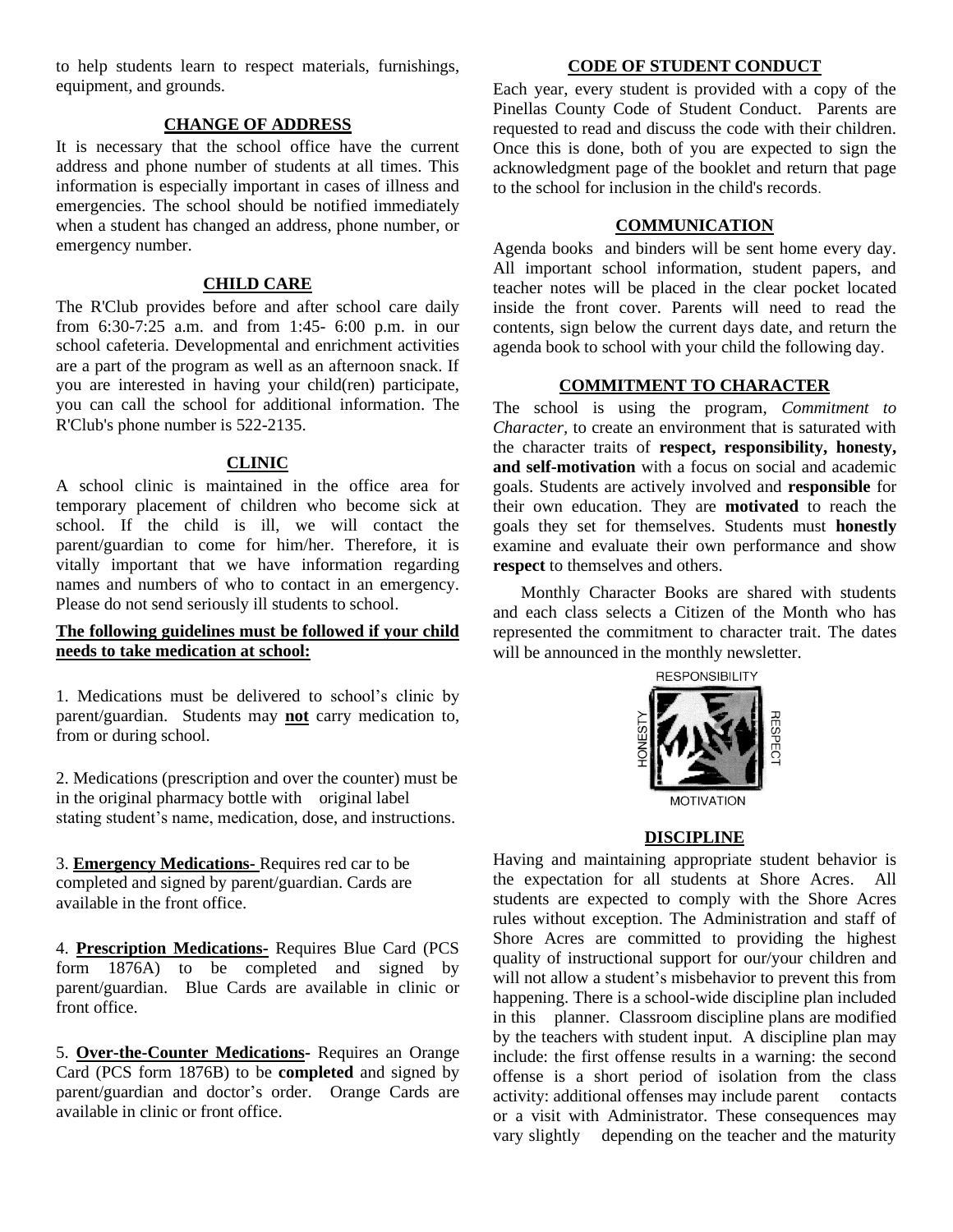of the class. Every classroom plan contains a serious disruption clause which means if a child causes a serious disruption, he/she goes directly to the administrator. Children start fresh daily. Classroom discipline plans will be sent home with every child during the first week of school. Shore Acres staff and students are trained in Restorative Practices. Using proactive and restorative circles students learn how to foster understanding and repair harm with others. Weekly class meetings are held to build relationships and take care of issues that affect others.

**School-wide Consequences -** (Violations of rules will be dealt with on an individual basis.) Consequences may include:

- Individual conference with administrator
- Required parent, child, teacher, principal conference
- Suspension in or out of school
- Restorative Practices
- Revocation of Special Attendance Permit
- Suspension or Expulsion from bus in applicable instance

# **DRESS CODE**

The dress and grooming of Shore Acres students shall be neat and clean, promoting a positive educational environment.

#### **Requirements for student dress:**

- A. All shirts, tops, and dresses shall have sleeves and cover the shoulders. All shirts and blouses must cover midriff, back, sides, and all undergarments always.
- B. Shorts, skirts, divided skirts, dresses, and culottes are allowed. They must be mid-thigh length or longer.
- C. All trousers, pants, or shorts must totally cover undergarments, including boxer shorts. Ripped jeans should not expose area above mid-thigh.
- D. All clothing shall be free of the following: profanity; violent images, wording, or suggestion; gang related symbols; alcohol, tobacco, drugs, or advertisements for such products.
- E. Students are asked not to wear their hoodie on their heads inside the school building.

F. Students must wear close toed shoes daily for physical education and recess. Crocs and slide should not be worn as students have daily recess.

We also expect parents to use good judgment in their attire while volunteering in the building. The dress code will be strictly enforced at Shore Acres for students.If there is a question regarding the appropriateness of student dress, please consult an administrator. The administrator shall have the final decision regarding the enforcement of the student dress code.

# **GUIDELINES FOR SUCCESS**

The following are our schoolwide guidelines. These are posted throughout the school and taught the first weeks of school.

#### **PRIDE**

- 1. **P**ositive Attitude
- 2. **R**espect
- 3. **I**ndividual Responsibility
- 4. **D**emonstrate Safety
- 5. **E**xcellence Always



# **EARLY SIGN OUT**

Signing your child out early will be excused for one of the following reasons:

- Student is ill or injured
- Major illness in student's immediate family
- There is a death in the immediate family
- The student attends religious instruction or there is a religious holiday in the student's own faith
- The student is required by summons to appear in court- a copy must be given to the principal.
- The student has a scheduled medical or dental appointment. **Note from doctor's is required the next school day. Notes will not be accepted after that.**
- Special event national or state conferences. Student must get permission from principal at least 5 days in advance.
- Student is suspected of having a communicable disease or infestation.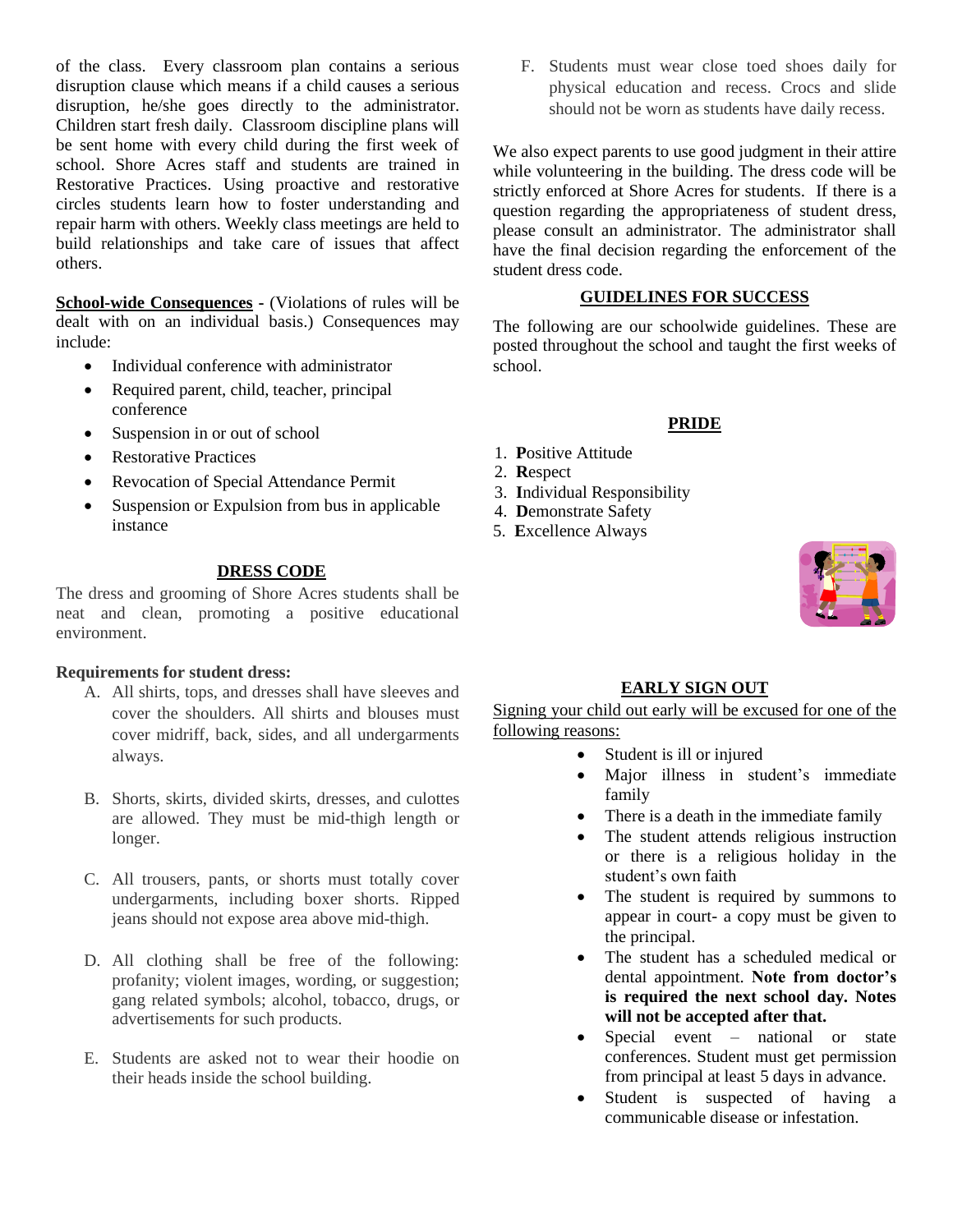Numerous incidents of early release are unacceptable and unfair to the other students whose instruction is interrupted each time a student leaves early**.** 

# **The office will not call students until you arrive or 30 minutes prior to the end of the school day.**

# **EMERGENCY DRILLS**

In accordance with state laws, fire drills are held each month. Tornado drills are also held each semester during the school year. We also conduct Safety Drills in accordance with Pinellas County Schools and St. Pete Police Department. Each teacher is responsible for instructing students of the expectations and exit routes for these drills. These unannounced rehearsals are necessary for helping children react quickly and responsibly in instances of emergency.

# **FIELD TRIPS**

The Shore Acres teachers are encouraged to take students on field trips. Integrating the school taught curriculum into "real world experiences" is a valuable learning opportunity for children. You may be asked to assist with transportation for a field trip or contribute toward the cost of bus transportation. A signed field trip permission form is required for students' participation on field trips. Children will have to remain at school if a signed permission form is not returned. Parents wishing to chaperone must be registered volunteers. Volunteers driving on field trips must be Level 2 and are expected to look out for the children in their car. It is especially important that you refrain from using your personal cell phone. This is strictly a safety and liability issue. Parents who are responsible for monitoring students may not bring siblings along on field trips. Seat belts are mandatory. If a student's behavior at school or on an earlier field trip has been inappropriate and the staff feels it is unsafe for the student to participate, a parent may be required to chaperone their child for them to attend.

# **HEAD LICE**



Since head lice is contagious, the School Board has adopted a policy to reduce the spread of lice in schools. When students are found to have nits, parents are notified and the students are sent home at the end of the day. If a student has live lice, parents must pick them up immediately. Students are not allowed to return until they have been treated and are no longer contagious. A child should be able to return to school within 3 days if immediate attention is given to the problem.

 Please check your children weekly for evidence of nits or lice. Contact the office if you would like help in the identification of the problem. When thinking about head lice, most parents focus on head lice treatments as they try to rid their children's head of lice infestation. Just as important, if not more important, is to learn about head lice prevention.

**Remember, head lice don't usually jump from one child's head to another child**. Instead, they spread by direct contact, such as using another child's hairbrush or wearing another child's hat to help them get from one child's head to another.

#### **Head Lice Prevention**

To prevent your child from getting head lice, it can help to:

- $\checkmark$  Teach children to avoid sharing things that have been on or around another child's head, neck or shoulders including hairbrushes, barrettes, jackets, towels and headbands.
- $\checkmark$  Regularly clean items that your child's head has direct contact with, such as car seats, pillows, and headphones.

#### **HOMEWORK POLICY**

When teachers assign homework and students complete the assigned work, higher student achievement gains are made. Homework also helps children assume responsibility, teaches self-discipline, and helps to form good study habits. The decision to give homework, what kind and amount, is left up to the individual teacher to benefit the student's progress. Homework is given in proportion to the child's ability, needs and grade level. Contact your child's teacher if you have homework questions or concerns.

 Teachers will send parents their written homework policy. If a parent wishes to pick up homework for an absent student, the parent should call the office before 10:00 am to request students work. Work may be picked up after that time.

#### **LOST AND FOUND**

All items found on school grounds should be turned into the office. Parents are urged to mark students' clothing and other belongings with the child's name for proper identification. Items not claimed are donated to a local charity monthly.

# **LUNCH/BREAKFAST**

Balanced breakfast and lunch is served daily in the cafeteria. Menus are published in our school newsletter.

During the 2022-23 school year, Shore Acres will participate in the Free Universal Breakfast program. All students are eligible for free breakfast. **Breakfast will not be served to non-bus riders after 7:25 Students**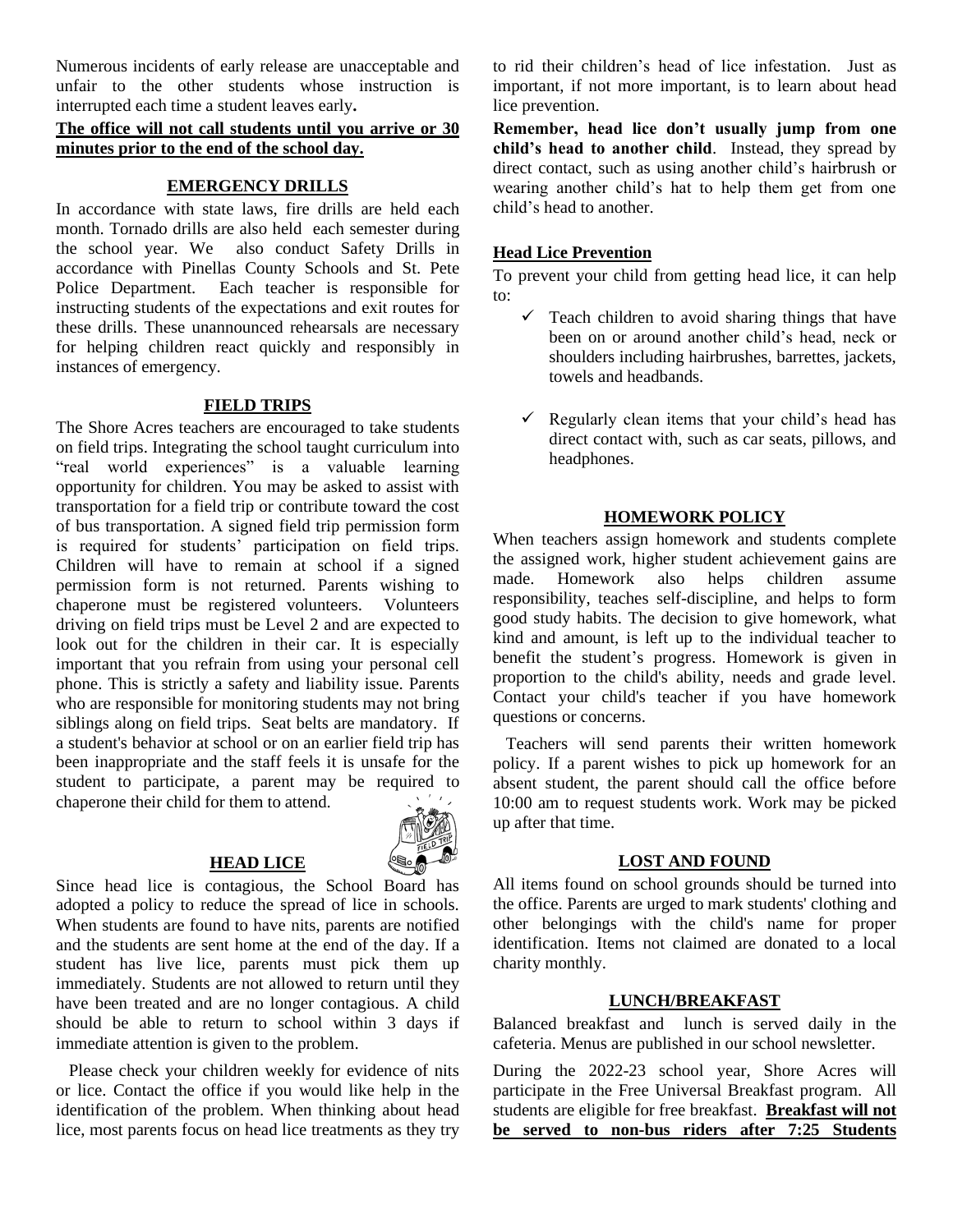**wanting to eat breakfast should arrive before that time. Please plan accordingly.** Bus students wishing to eat breakfast are to go directly to the cafeteria as they arrive. Students are dismissed to classrooms beginning at 7:30. School lunch prices are \$2.25 for students and \$3.50 for adults. Parents may place money on their child's account any day or through My School Bucks at [www.myschoolbucks.com.](http://www.myschoolbucks.com/) Families on or needing **free lunch** need to complete the online lunch assistance forms the first week of school at [www.myschoolapps.com.](http://www.myschoolapps.com/) Students may not bring in glass bottles or canned drinks. The cafeteria may sell ice cream on Thursdays. Parents are welcomed to come to lunch on Fridays. We ask that you take your child only outside.

# **MEDIA CENTER**

The Media Center is an important part of our school. Once students check out books, they are responsible for returning them on time and in good condition. Additional books may not be checked out until overdue books are returned. Any lost or damaged books must be paid for by the child.

### **MEDIA RELEASE**

Directory information may be released without your consent unless you make a request to the contrary, in writing within the first 30 days of school. Directory information includes full legal name, image or likeness in pictures, videotape, film or other medium, dates of attendance, and academic work intended for publication or display.

# **NEWSLETTERS**

Parent newsletters are sent home during the first week of each month. Flyers/bulletins are sent home as needed to keep parents informed about important dates and school news. Please impress upon your child the importance of bringing home these newsletters, since this is the primary way we have of communicating school information and news.

#### **PARENT/TEACHER CONFERENCES**

The teachers and administration at Shore Acres support close communication between parents, students, and teachers. Conferences with your child's teacher may be held before or after school hours by appointment. If you find that an appointment cannot be kept, please notify the teacher. You are always welcome to visit the school and observe your child's learning activities if this visit is approved with 24 hours' notice. All classroom visits are limited to 45 minutes in length and are for legal guardians only.

# **PARENT/TEACHER ASSOCIATION**

The PTA Officers and Board members work hard to develop programs and activities to enrich the educational experiences of our students and unite our community. The PTA counts on your support. Working together, we can continue to promote a quality atmosphere for our children's education. Parents and teachers are encouraged to join the PTA and attend meetings. This organization provides an excellent opportunity for parents to become involved in their child's education.

# **PARTIES**

As part of Pinellas County's commitment to the health and fitness of our children, we will limit the number of sugary foods our students may have at school to two class celebrations per year. We request that families not send in any sugary items such as birthday cupcakes and such. We will schedule these two celebrations as a school and have your child's teacher notify you. Thank you for your cooperation. All foods should be store bought and follow Pinellas County School/Alliance for Healthier Generation guidelines. The Guidelines can be found at pcsb.org.

#### **PCS CONNECTS**

Students in grades 1-5 will be assigned a one to one computer. All paperwork must be completed prior to the device coming home. The one-to-one computer can be used for homework as well as utilizing district programs such as Dreambox and Istation. It is an expectation that the computer come back daily if taken home. At the end of every school year computers will be collected for updates and reimaging. Fifth graders will be assigned computers at their middle school.

#### **PETS**

Pets may be brought to school for demonstrations which are part of the established curriculum. All pets must be in cages. Approval from the classroom teacher is required before any pets are brought to school. Please refrain from bringing your dogs onto school campus while you are waiting for students to be dismissed for the day.

# **POTENTIAL RETAINEE POLICY**

The Shore Acres teachers will keep you informed of the progress of your child throughout the year. School Board policy requires that each school notify parents if their child is a potential retainee by the middle of February. A potential retainee is a student experiencing great academic difficulty. Parents are notified that if academic growth does not occur before the end of the year, the potential exists for their child to be retained. Our expectation is that parents and teachers will work closely to plan appropriate strategies to support each child. Before the end of the school year, a decision will be made regarding your child's status. Parents will be informed of the recommendation.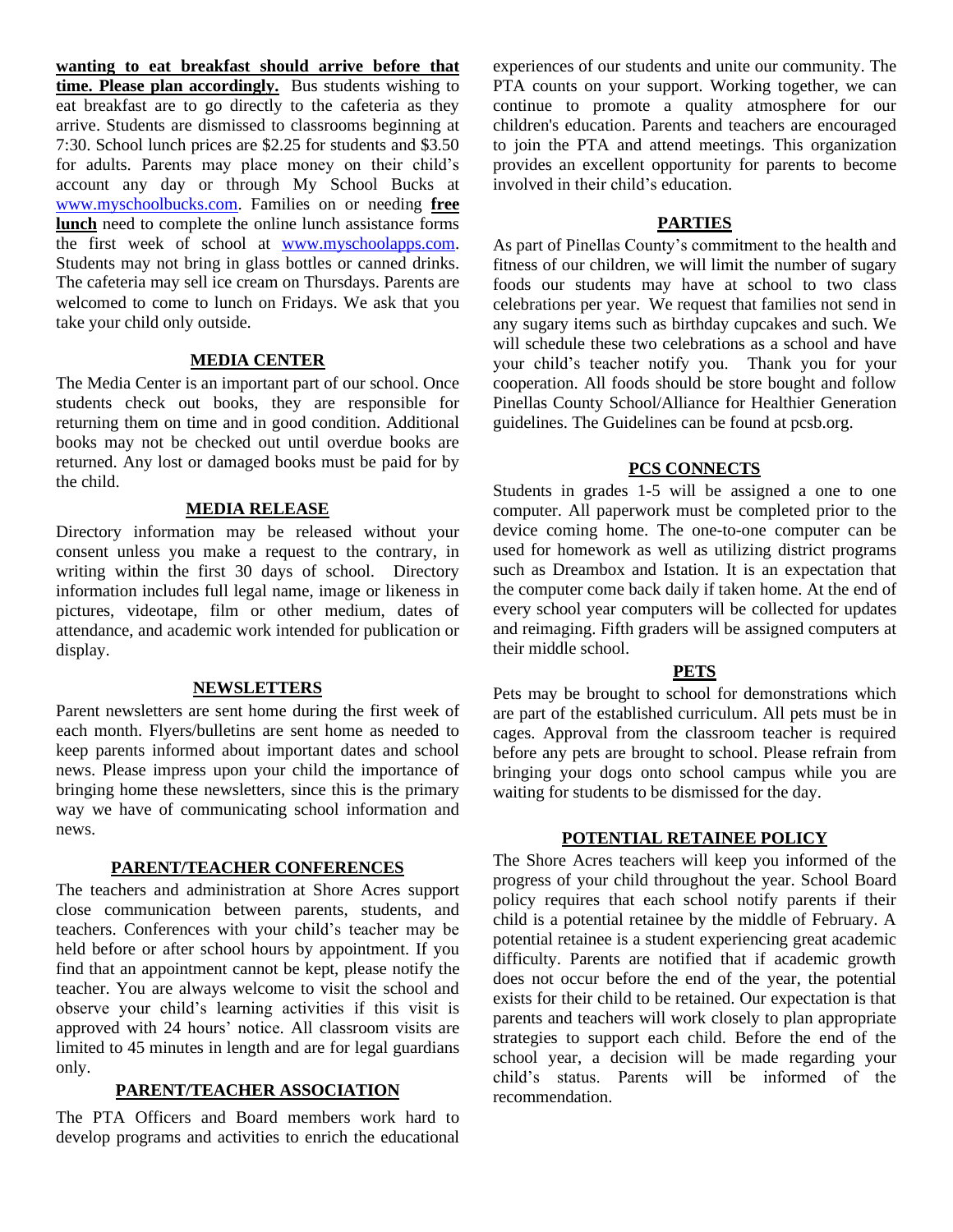# **PRINCIPAL'S MULTICULTURAL ADVISORY COMMITTEE (PMAC)**

As a PCSB mandated program in every school, the PMAC is an organization comprised of interested 3rd, 4th and 5th grade students. Under the direction of a school staff member, the group focuses their efforts on learning and sharing information on cultural diversity and peaceful recognition and acceptance. In addition, the group assists with various community service projects throughout the year.

# **PROGRESS REPORTS/GRADING POLICY**

**All students receive progress reports indicating their academic progress, classroom conduct and work habits. Progress reports are given out every 9 weeks.**

Kindergarten students will receive a number that signifies their current level of mastery. A 0=No progress toward mastery to a 4=Exceeding the standard.

Students in grades 1-2 will receive a progress report that shows their progress in all academic areas using E-V-S-N- $U$ 

Students in grades 3-5 will receive the following grades for all academic subjects:

| $A -$ | $90 - 100\%$ |
|-------|--------------|
| $B-$  | 80-89%       |
| С-    | 70-79%       |
| D-    | 60-69%       |
| $F-$  | 0-59%        |

Students in grades K-5 will receive the letter grades of either E-V-S-N-U, in PE, Music, Art, Conduct, Work Habits and Effort.



In accordance with School Board Policies, electronic items such as, but not limited to, cell phones, CD Players, MP3 Players, and video gaming devices are prohibited on School Grounds. We will not accept responsibility for these items should they become lost, stolen or damaged.

The School Board does respect the use of cell phones for security reasons. They should be turned off and placed in backpack once students arrive on campus.

# **RESTORATIVE PRACTICES**

Shore Acres students and teachers participate in weekly morning meetings to build relationships, teach curriculum or work on our social emotional learning. As part of restorative practices, we not only hold these proactive circles students also participate in restorative circles when harm has been done. Students are guided through a process where they actively listen to how their actions affected others and are given the opportunity to make it right with everyone.

# **RIGHT TO REVIEW**

The Family Rights and Privacy Act was revised and became a federal law in November 1974. The intent of this law is to protect the accuracy and privacy of student educational records. These records include files, documents and other materials containing information directly related to your child. Without your prior consent, only you and authorized individuals having legitimate educational interests will have access to your child's educational records. You have the right to review all records.

# **SCHOOL ADVISORY COUNCIL**

The SAC is made up of parents, teachers and community members. The major purposes of this committee are:

- a. To gain knowledge concerning the purpose and goals of the school
- b. To inform parents and community members of school activities and programs
- c. To make suggestions concerning program improvements with respect to student needs and program operation
- d. To assist in the preparation of the School Improvement Plan and its evaluation

Meetings are held four times a year and announced in the school newsletters. All parents and community members are invited to participate in these open meetings.

Agendas are planned, prepared, and posted the week prior to the scheduled meeting date. Contact the school office for more information.

# **SCHOOL IMPROVEMENT PLAN (SIP)**

Each year the school staff works in collaboration with the School Advisory Council to develop an improvement plan that addresses curriculum areas and student groups. The results are monitored throughout the year and revisions are made as needed. Adequate yearly progress is reported at the end of each year. Shore Acres' SIP can be viewed at our website.

# **TELEPHONE**

Students may only use the office telephone for emergencies. Telephones are answered from 7:05 A.M. – 3:00 P.M. We ask that all students know their afternoon arrangements before coming to school in the morning.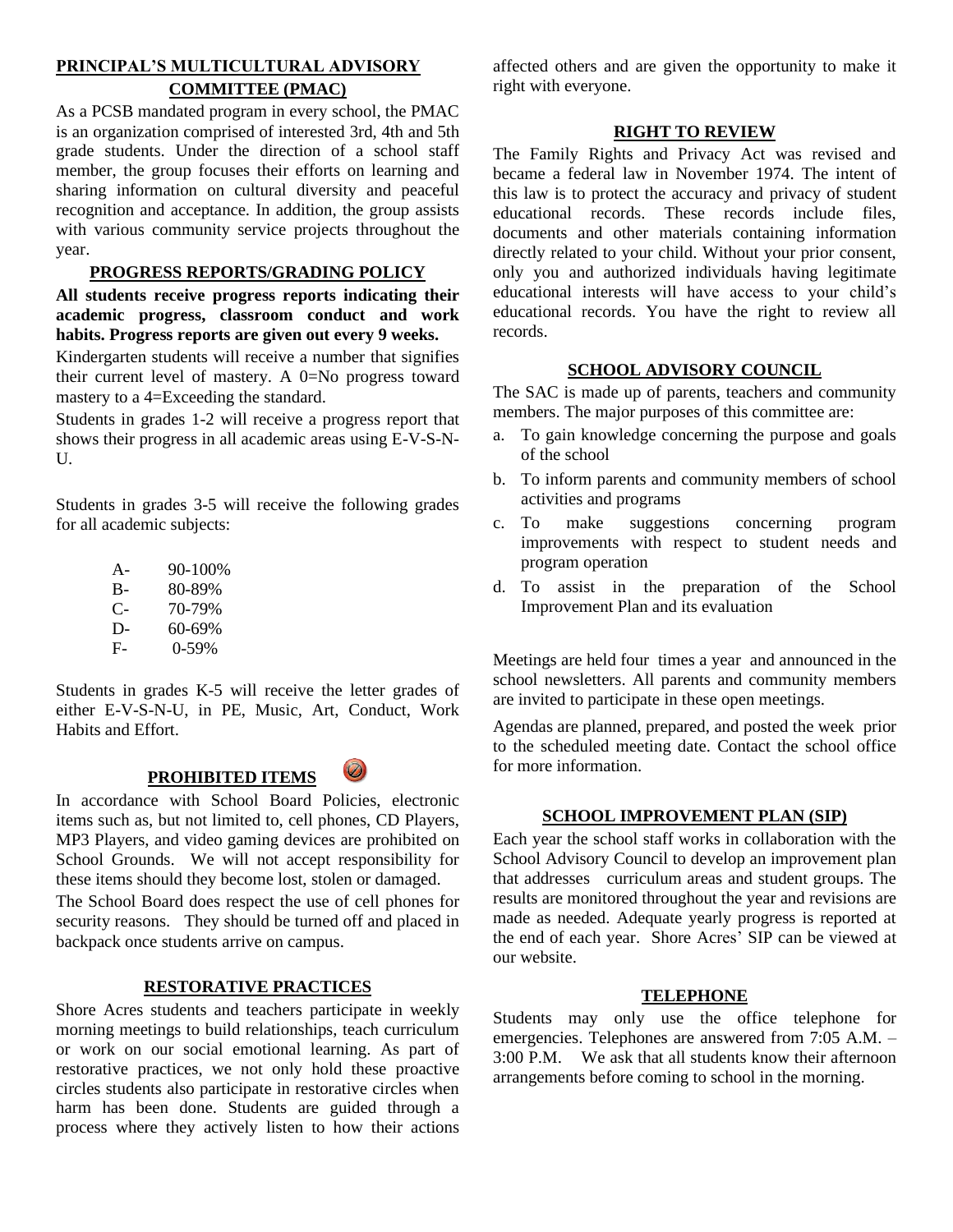### **VISITING PROCEDURES**

For our students' safety, we require all visitors to present identification at the front office first to receive a computer-generated badge. Our fence will permit visitors to enter through the front office only. Visitors must wear school issued identification always, including conferences and lunch. All visitors will be escorted to their destination by a School Board employee. All visitors must be listed on the official student office card on file.

Furthermore, while we welcome your participation in your child's education, we ask that visits with our teachers be scheduled in advance to avoid disruption of instruction and scheduling issues. Thank you for your cooperation in making Shore Acres a safe place to learn.

# **VOLUNTEER PROGRAM**

Every day, hundreds of exciting opportunities for Pinellas County School students take place because the members of the community care enough to get involved. School volunteers are people just like you: community members, parents, grandparents, students, business people and seniors who have discovered that spending time and sharing talents with students is an energizing and worthwhile experience.

Being a school volunteer doesn't require any special skills – you simply need to be yourself. As you share your time and skills, students' lives can change. Seeing students reach their potential in the classroom and grow as individuals is a wonderful benefit of being a school volunteer. Knowing that you play a role in helping students achieve success is the satisfying part. Make a difference one hour at a time.

Register to become one of our volunteers by contacting our Family and Community Liaison, at 570-3173. We look forward to working together as a partner in your child's education.

Volunteers are required to pass security and background checks when they register. Chaperones must allow a minimum of three weeks for the completion of the registration process.

#### **WEBSITE**

www.pcsb.org/shoreacres-es

# *Vision Statement*

100% student achievement. Succeed- Achieve- Educate

# *Mission Statement*

The mission of Shore Acres Elementary is to provide a rigorous educational program to prepare students to be life-long learners and productive citizens.